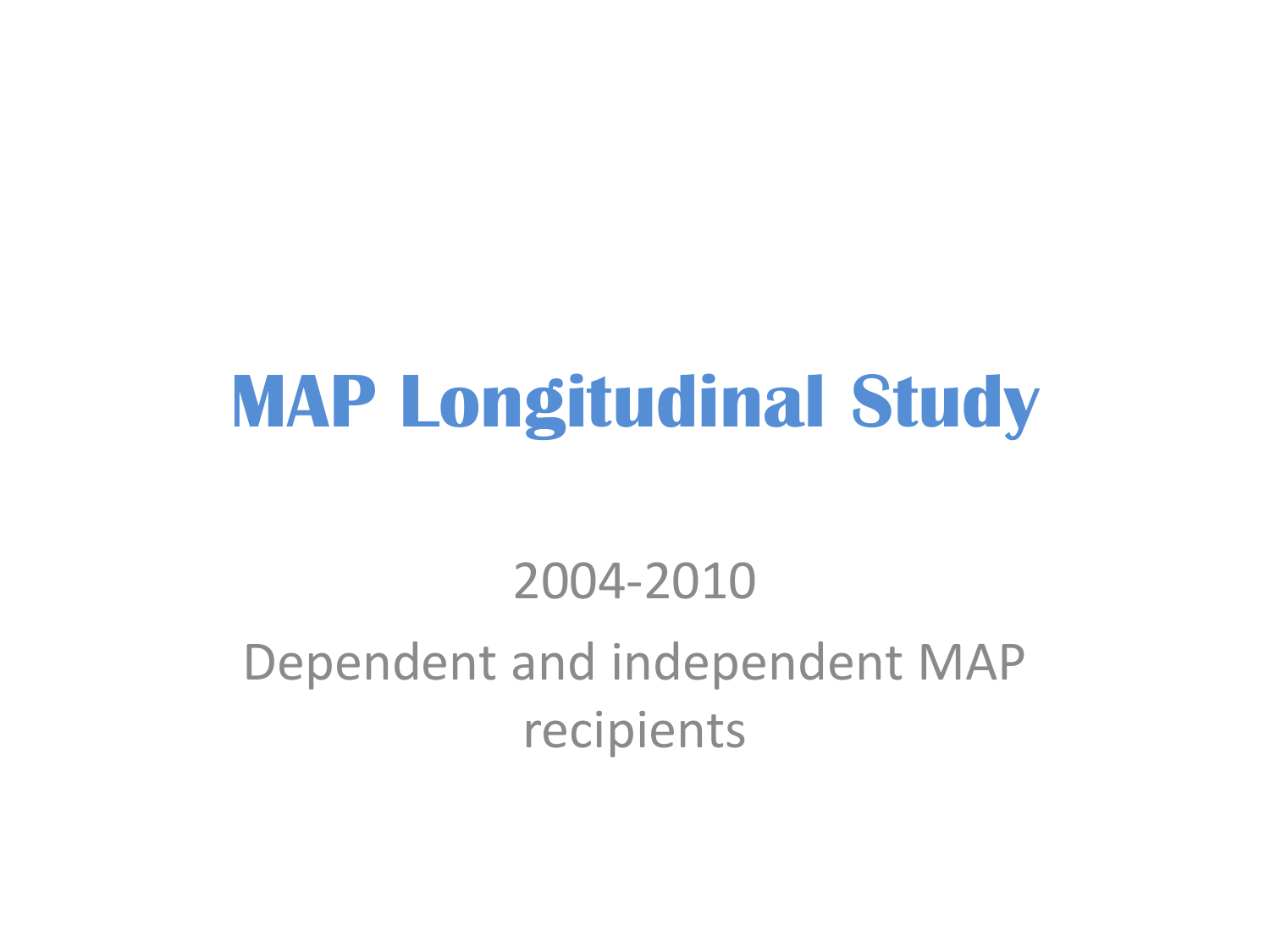#### Dependent MAP Recipient Attendance by Sector and **Selectivity**

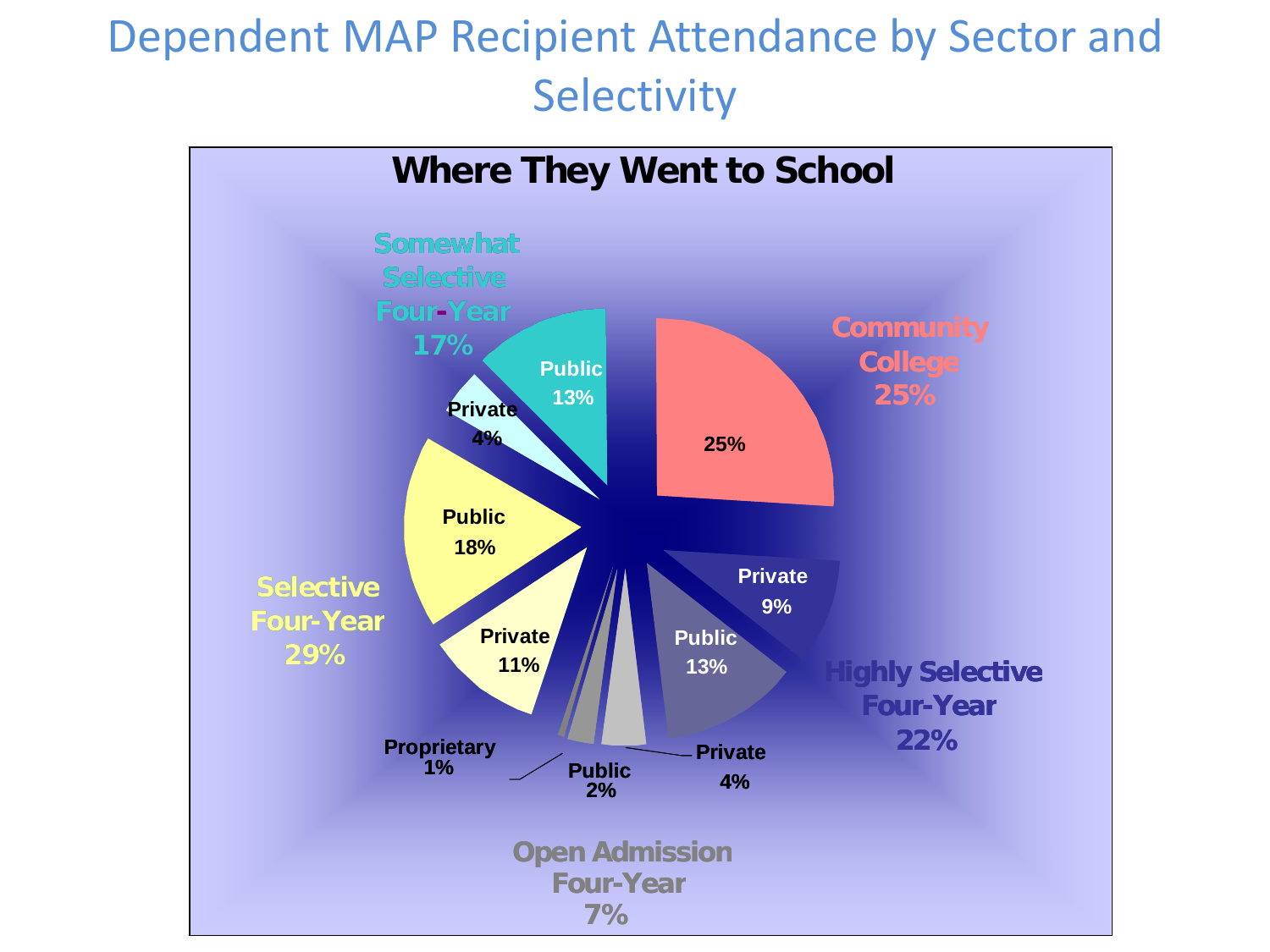#### 77% attended their first-choice school

| <b>Students Attending Their First Choice College</b> |            |                             |         |  |  |  |
|------------------------------------------------------|------------|-----------------------------|---------|--|--|--|
| <b>By College Type:</b>                              | $%$ Yes    | <b>By Income Level:</b>     | $%$ Yes |  |  |  |
| <b>Four-Year Schools</b>                             |            | Family Income $<$ \$20,000  | 74%     |  |  |  |
| <b>Very Selective Private</b>                        | 87%        | Income bet \$20-39,999      | 74%     |  |  |  |
| <b>Very Selective Public</b>                         | 82%        | Income bet \$40-59,999      | 79%     |  |  |  |
| <b>Selective Private</b>                             | 82%        | Income \$60,000 or more     | 78%     |  |  |  |
| <b>Selective Public</b>                              | 79%        |                             |         |  |  |  |
| <b>Somewhat Selective Private</b>                    | 80%        | <b>By Generation Status</b> |         |  |  |  |
| <b>Somewhat Selective Public</b>                     | 79%        | <b>All First Generation</b> | 73%     |  |  |  |
| <b>Open Admission Private</b>                        | 67%        | <b>All Other Generation</b> | 78%     |  |  |  |
| <b>Open Admission Public</b>                         | 59%        |                             |         |  |  |  |
|                                                      |            |                             |         |  |  |  |
| <b>Proprietary Schools</b>                           | <b>73%</b> |                             |         |  |  |  |
| <b>Community Colleges</b>                            | 69%        | All                         | 77%     |  |  |  |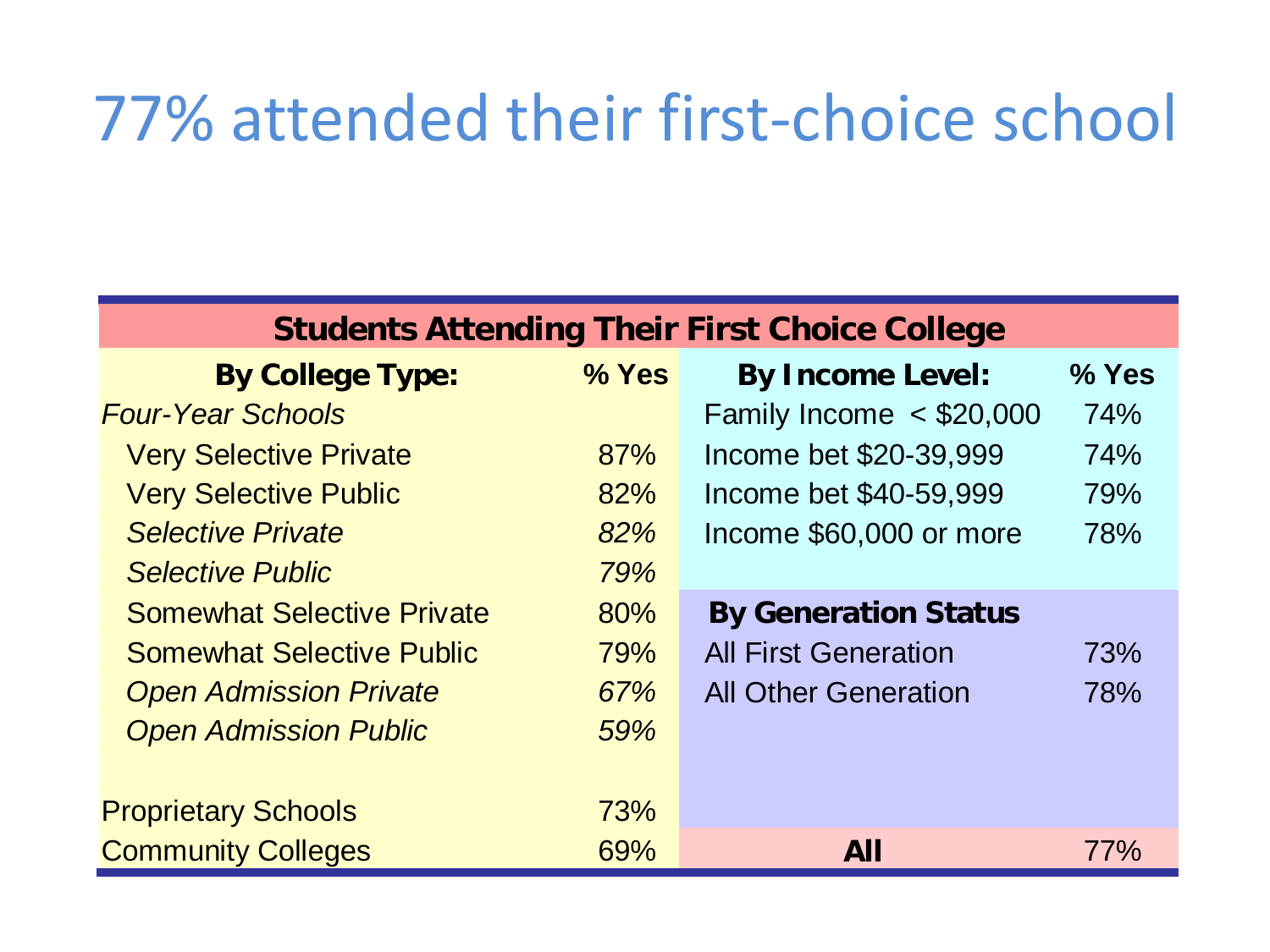# MAP recipients choose practical majors

| <b>Choice of Major</b>              |                                             |  |  |  |
|-------------------------------------|---------------------------------------------|--|--|--|
| <b>MAP Recipients</b>               | <b>Control Group</b><br>Incomes $> $60,000$ |  |  |  |
| Applied Sciences (26%)              | English, History, Arts (27%)                |  |  |  |
| Math, Science (20%)                 | Math, Science (25%)                         |  |  |  |
| English, History, Arts (17%)        | <b>Applied Sciences (18%)</b>               |  |  |  |
| Business (16%)                      | Education (13%)                             |  |  |  |
| Education (13%)                     | Business (11%)                              |  |  |  |
| Social Science (inc. Soc Work) (8%) | Social Science (inc. Soc Work) (6%)         |  |  |  |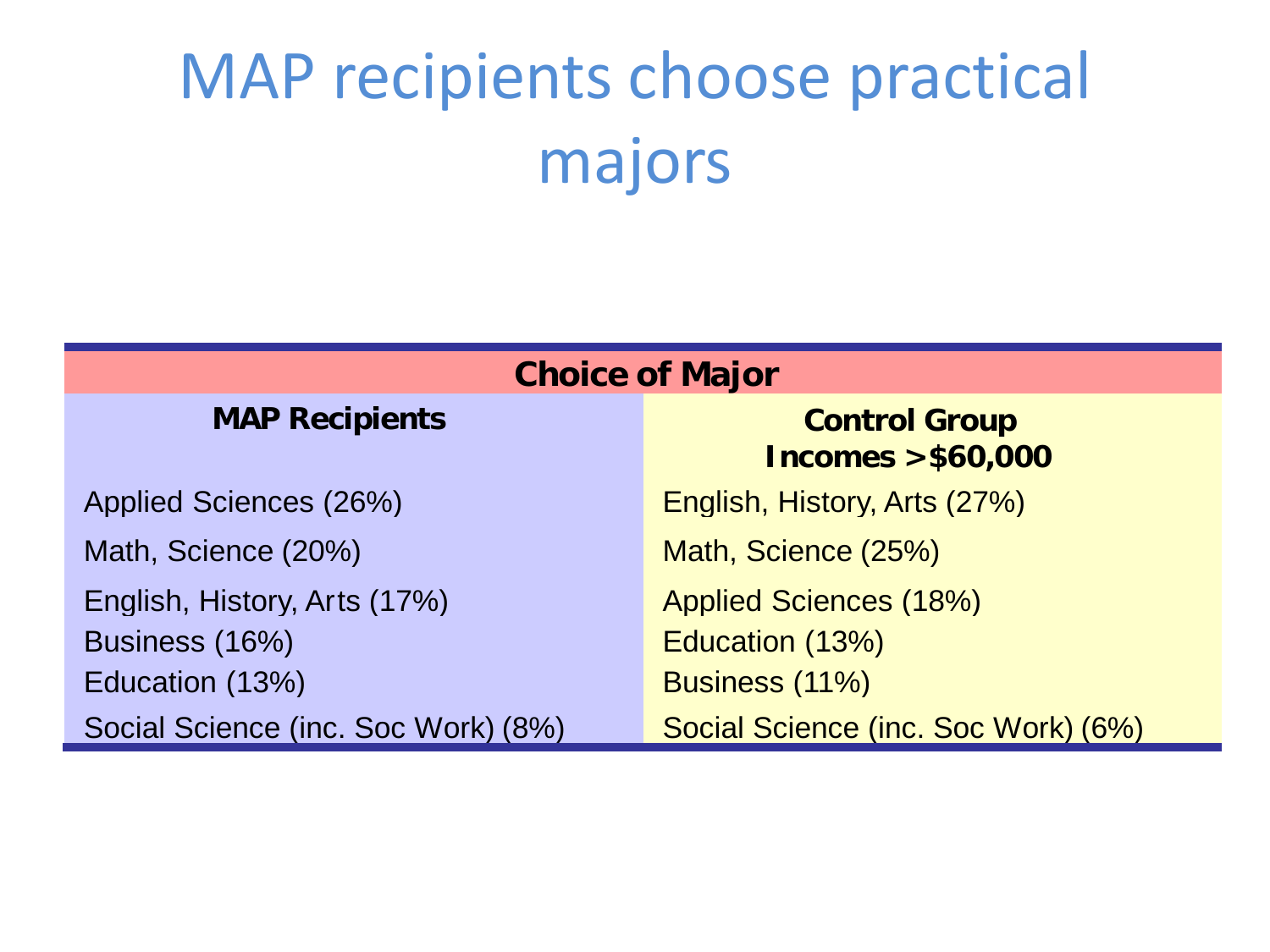Participation in campus activities varies by generation status and school choice and increases with family income …

| Participate in Campus Organizations/Activities at Least Occasionally |            |                                     |            |  |
|----------------------------------------------------------------------|------------|-------------------------------------|------------|--|
| <b>By Generation Status</b>                                          |            |                                     |            |  |
| <b>First Generation Respondent</b>                                   |            | <b>Second Generation Respondent</b> |            |  |
| Income $<$ \$20,000                                                  | 48%        | Income < \$20,000                   | 58%        |  |
| Income \$20-39,999                                                   | 49%        | Income \$20-39,999                  | 59%        |  |
| Income \$40-59,999                                                   | <b>58%</b> | Income \$40-59,999                  | 68%        |  |
| Income $$60,000$ or $>$                                              | 52%        | Income $$60,000$ or $>$             | <b>74%</b> |  |
|                                                                      |            |                                     |            |  |
| <b>By School Type</b>                                                |            |                                     |            |  |
| <b>Very Selective Private</b>                                        |            | 80% Open Admission Private          | 37%        |  |
| Very Selective Public 4                                              |            | 87% Open Admission Public 4         | 36%        |  |
| <b>Selective Private</b>                                             |            | 81% Proprietary School*             | 36%        |  |
| Selective Public 4                                                   |            | 69% Community College               | 36%        |  |
| <b>Somewhat Selective Private</b>                                    | 81%        |                                     |            |  |
| Somewhat Selective Public 4                                          | 77%        |                                     |            |  |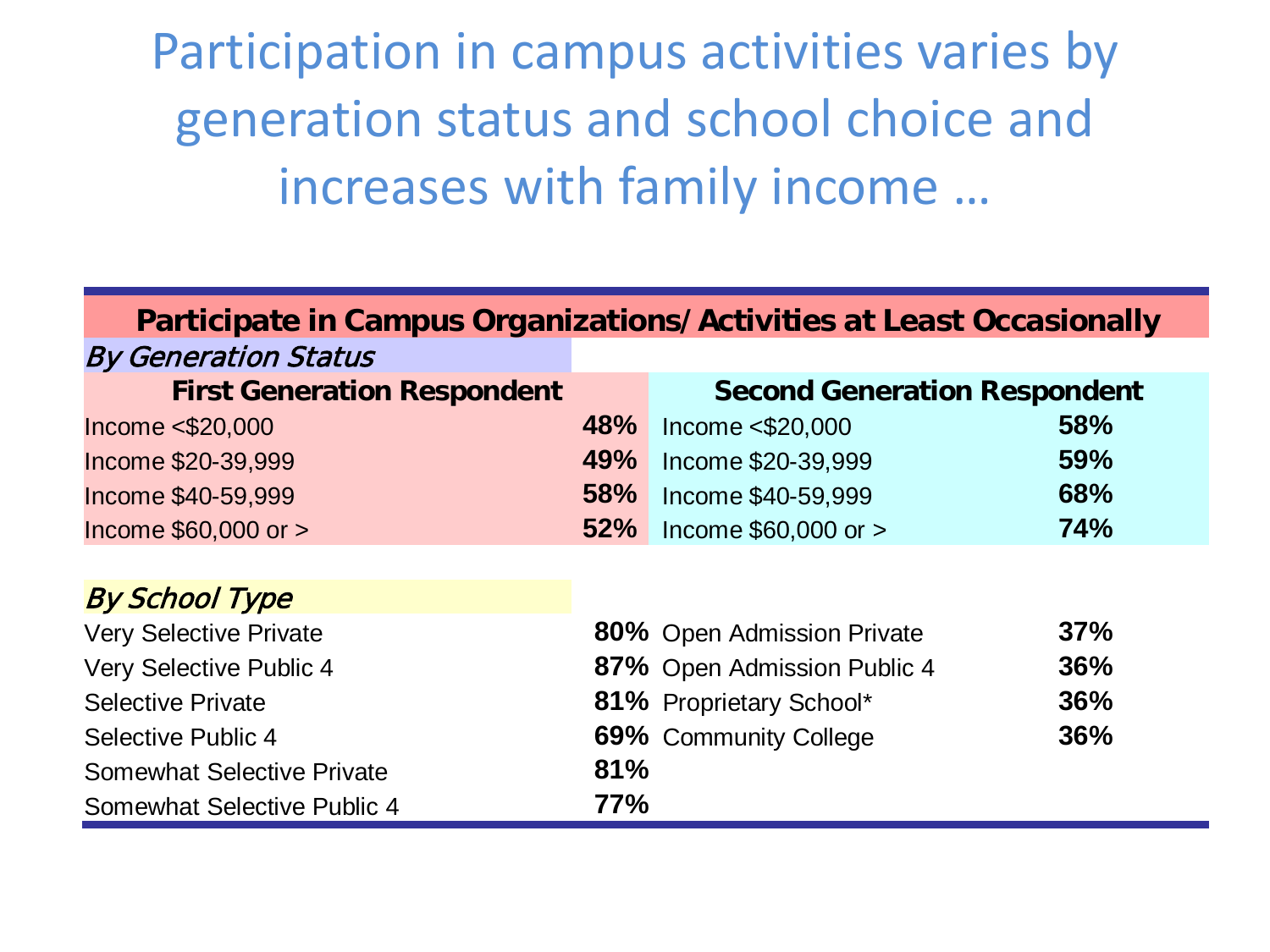# Students said they plan to graduate in four years…

**HOWEVER, The reality ALREADY does not match the dream during the first year**

**A disconnect exists between expectations and reality …**

- 94% believe that they will make a "B" average or better in school. But…their averageself-reported College GPA is 2.78 after the first semester.
- $\triangleright$  Over 80% believe they will complete their degrees on time but ... the average number of hours undertaken was a little over 12 for their first semester. Students at open admission schools and community colleges are falling the furthest behind.
- $\triangleright$  About 17% report difficulties that could make it impossible to remain in school. Financial, personal and preparation problems can be found for students from all income levels; the most frequently mentioned difficulty is financial.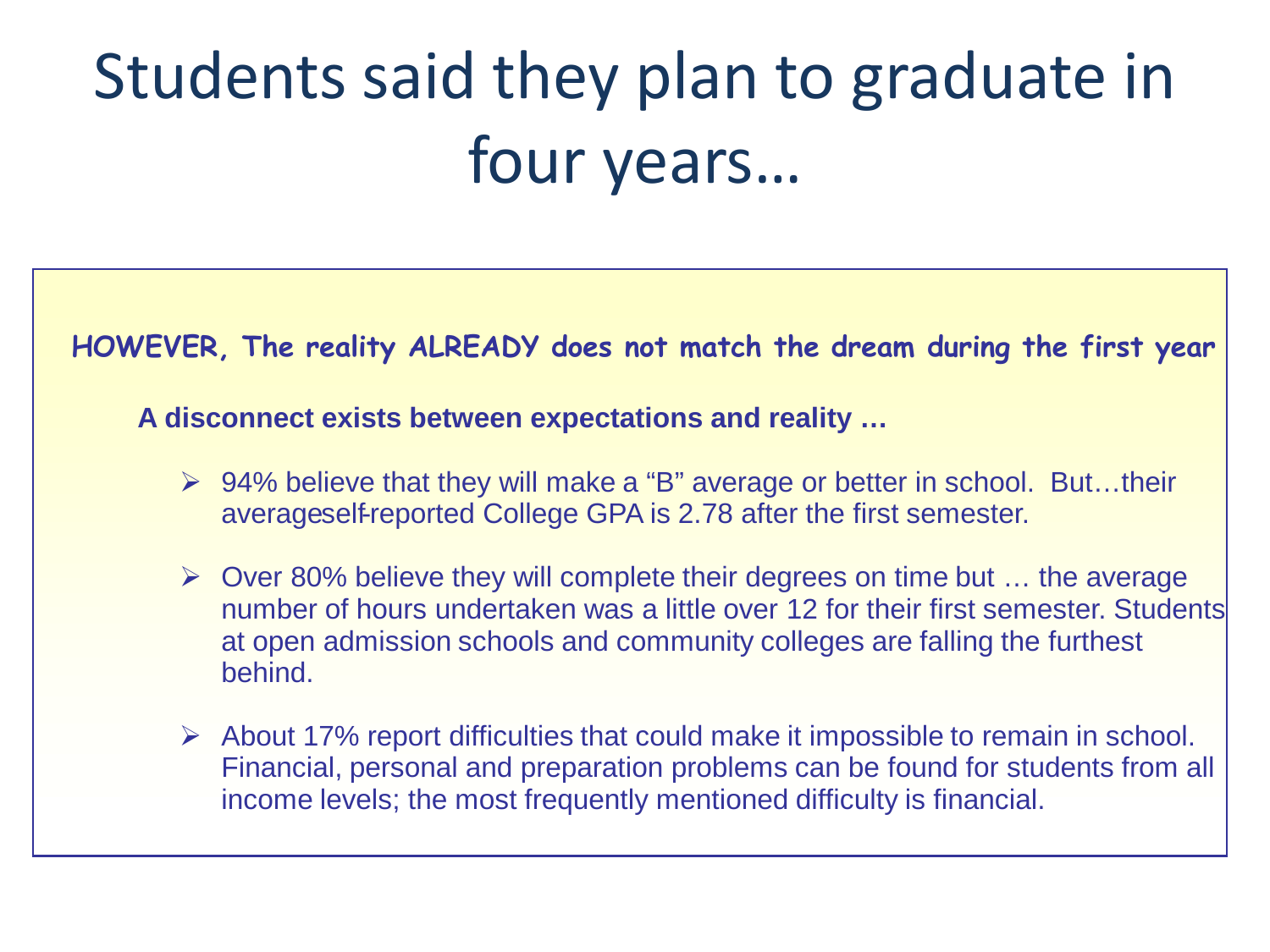### Students don't take enough hours during the first semester …

|                                       | Number of<br><b>Respondents</b> | Average<br>number of<br>classes | Average<br><b>hours</b> | Average<br>number of deviation from<br>full-time hours |
|---------------------------------------|---------------------------------|---------------------------------|-------------------------|--------------------------------------------------------|
| <b>Very Selective Public 4 Yr</b>     | 246                             | 4.53                            | 13.26                   | $-1.74$                                                |
| <b>Selective Public 4 Yr</b>          | 343                             | 4.29                            | 12.48                   | $-2.52$                                                |
| <b>Somewhat Selective Public 4 Yr</b> | 243                             | 4.81                            | 12.86                   | $-2.14$                                                |
| <b>Open Admission Public 4 Yr</b>     | 45                              | 3.71                            | 11.09                   | $-3.91$                                                |
|                                       |                                 |                                 |                         |                                                        |
| <b>Community Colleges</b>             | 504                             | 4.21                            | 11.99                   | $-3.01$                                                |
|                                       |                                 |                                 |                         |                                                        |
| <b>Very Selective Private</b>         | 180                             | 4.44                            | 11.69                   |                                                        |
| <b>Selective Private</b>              | 204                             | 4.38                            | 13.02                   |                                                        |
| <b>Somewhat Selective Private</b>     | 77                              | 4.75                            | 11.77                   |                                                        |
| <b>Open Admission Private</b>         | 74                              | 3.91                            | 12.55                   |                                                        |
|                                       |                                 |                                 |                         |                                                        |
| <b>Proprietary Schools</b>            | 15                              | 3.07                            | 7.80                    |                                                        |
|                                       |                                 |                                 |                         |                                                        |
| <b>Total</b>                          | 1,931                           | 4.37                            | 12.39                   |                                                        |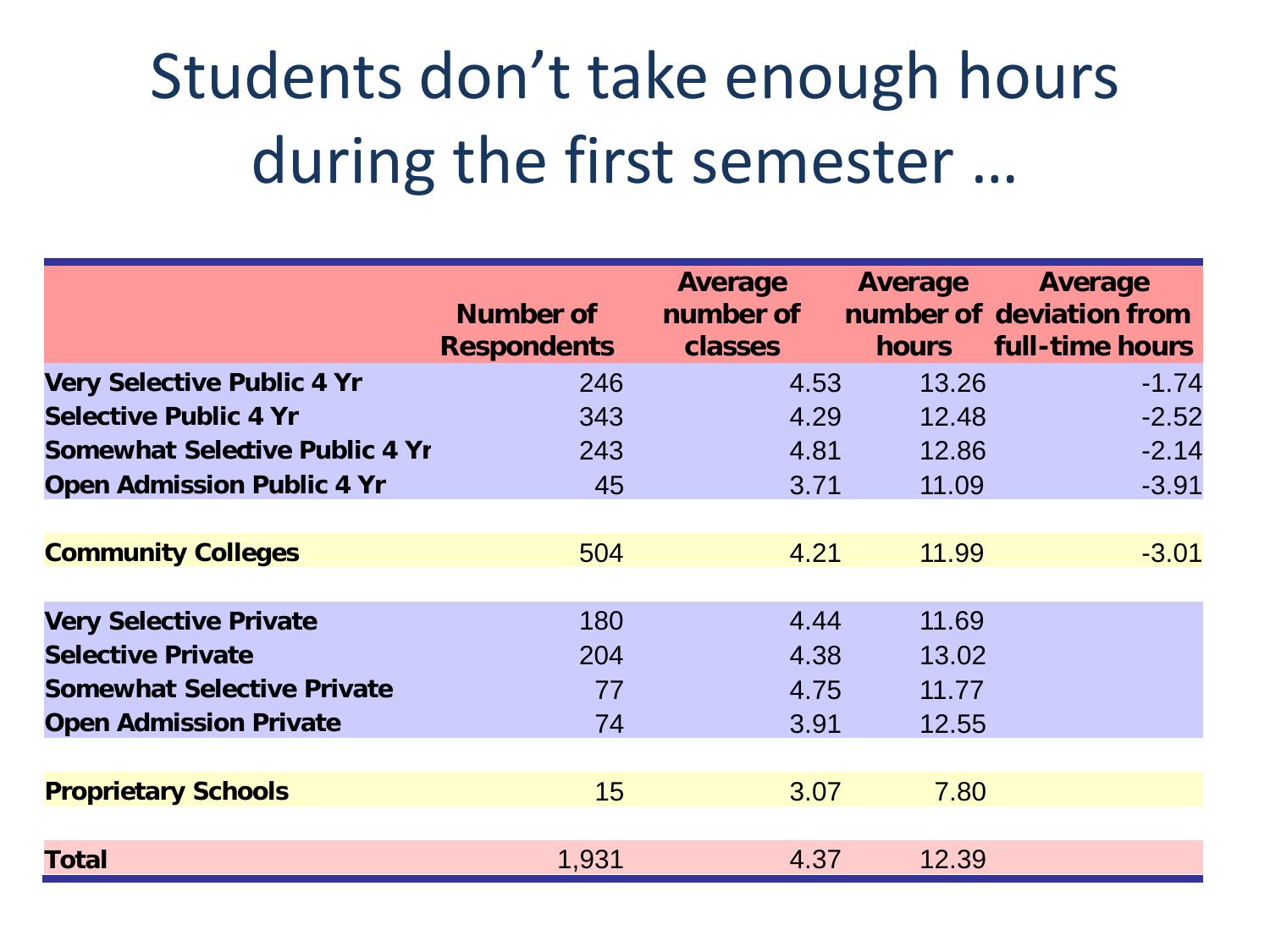### Classes dropped during first semester…

| <b>Course Type</b>                 | <b>Dropped</b> |                                                                                  |
|------------------------------------|----------------|----------------------------------------------------------------------------------|
| <b>Math</b>                        |                | 67 22% includes Algebra I and II, pre-Calculus, Calculus, Statistics, Basic Math |
| <b>Hard Science and Medical</b>    |                | 49 16% primarily Biology, Chemistry, Physics, Anatomy and Physiology             |
| Art, Music, PE                     |                | 43 14% foreign languages, Art, Music, Theater, PE, Military Science              |
| English                            |                | 36 12% English language, literature and Speech                                   |
| History, PoliSci, Econ             |                | 33 11% also law and Geography                                                    |
| <b>Social Science</b>              | 25             | 8% Sociology and Psychology                                                      |
| Other                              | 18             | 6% mostly courses listed by number                                               |
| <b>Computers &amp; Engineering</b> | 17             | 5%                                                                               |
| Philosophy & Religion              | 14             | 5% also ethics                                                                   |
| <b>Business</b>                    | 8              | 3% diverse - Retailing to Accounting                                             |
| <b>All courses</b>                 | $\overline{2}$ | 1%                                                                               |
| <b>Total</b>                       | 310            | plus courses of those who dropped everything                                     |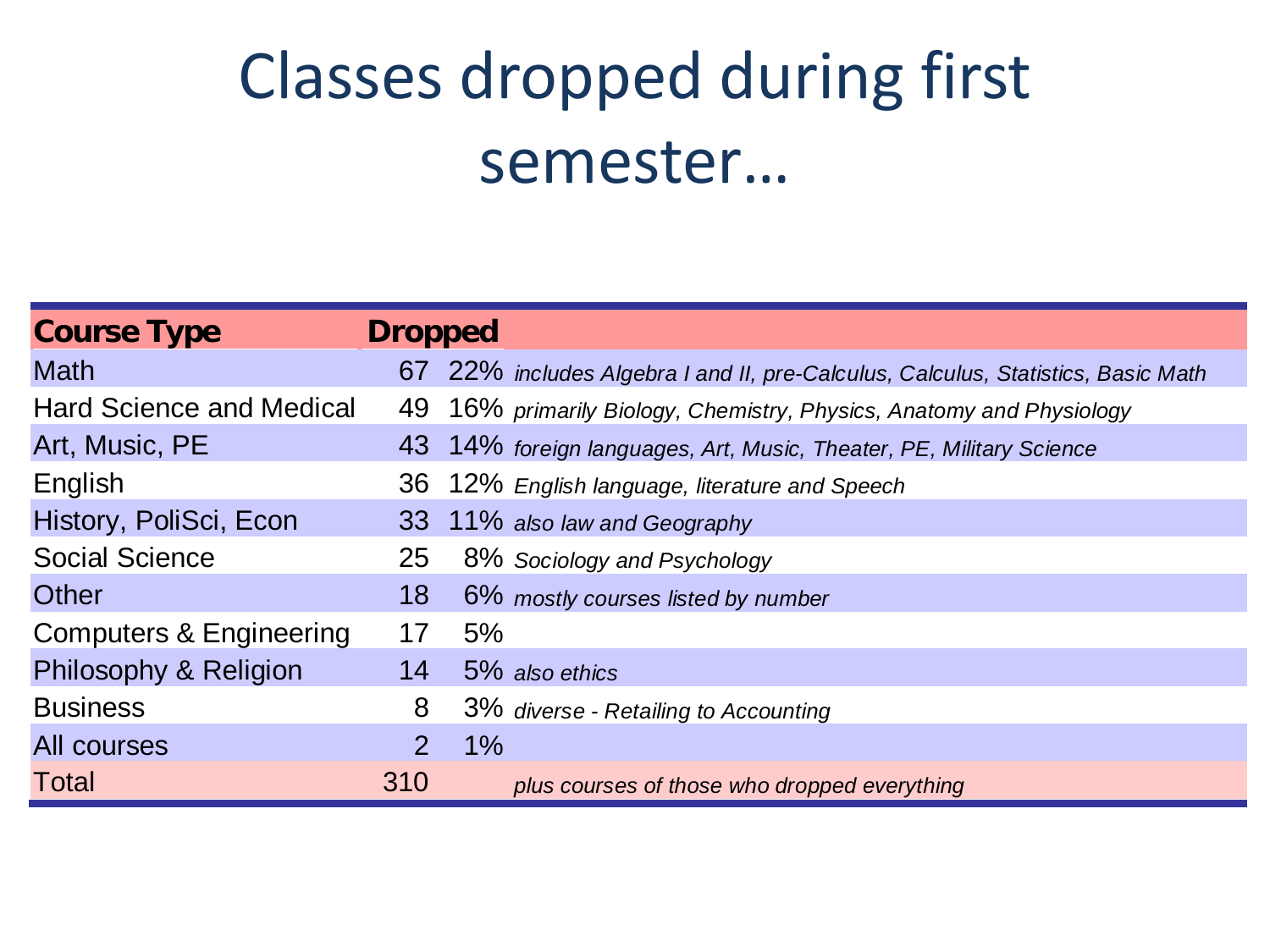#### Dependent HS and College GPAs

| MAP status/       |                    |                        |                    |                    |
|-------------------|--------------------|------------------------|--------------------|--------------------|
| <b>Generation</b> | Number of          | <b>College Average</b> | <b>High School</b> | <b>Average GPA</b> |
| <b>Status</b>     | <b>Respondents</b> | <b>GPA</b>             | <b>Average GPA</b> | <b>Difference</b>  |
| <b>DF120</b>      | 114                | 2.50                   | 3.23               | $-0.73$            |
| <b>DF220</b>      | 175                | 2.63                   | 3.23               | $-0.60$            |
| <b>DF130</b>      | 134                | 2.58                   | 3.36               | $-0.78$            |
| <b>DF230</b>      | 278                | 2.84                   | 3.31               | $-0.47$            |
| <b>DF150</b>      | 113                | 2.58                   | 3.44               | $-0.86$            |
| <b>DF250</b>      | 322                | 2.88                   | 3.47               | $-0.59$            |
| Control1          | 110                | 2.26                   | 3.54               | $-1.28$            |
| Control 2         | 685                | 2.95                   | 3.55               | $-0.60$            |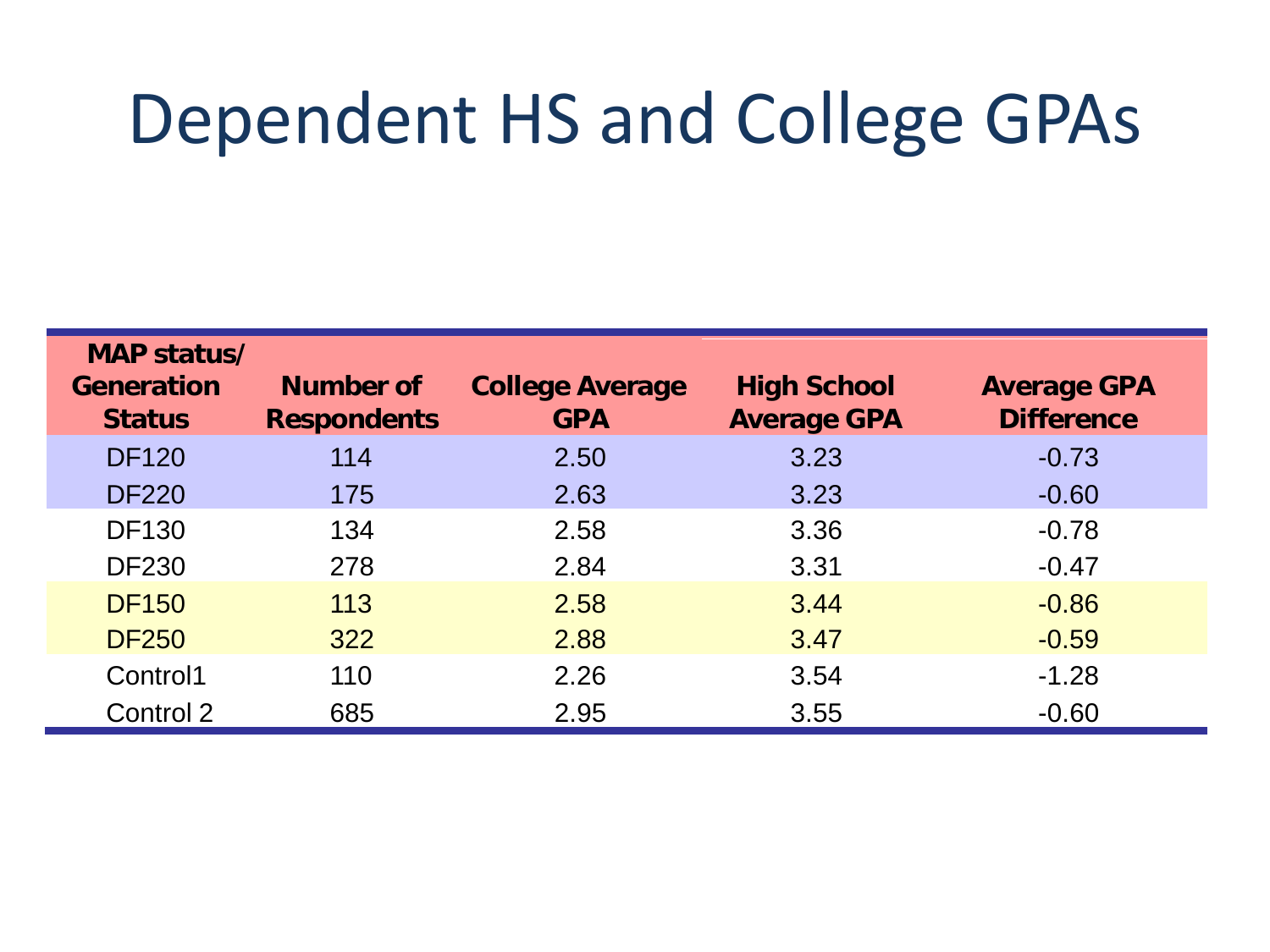# GPA drop from HS GPA: differs by school choice

|                                    | <b>College Avg.</b> |            |                   | Avg.              |
|------------------------------------|---------------------|------------|-------------------|-------------------|
|                                    | # Respond           | <b>GPA</b> | <b>HS Avg GPA</b> | <b>Difference</b> |
| <b>Very Selective Private</b>      | 180                 | 2.88       | 3.71              | $-0.83$           |
| <b>Very Selective Public-4</b>     | 246                 | 3.07       | 3.93              | $-0.86$           |
| <b>Selective Private</b>           | 204                 | 2.94       | 3.58              | $-0.64$           |
| <b>Selective Public-4</b>          | 343                 | 2.80       | 3.48              | $-0.68$           |
| <b>Somewhat Selective Private</b>  | 77                  | 2.41       | 3.20              | $-0.79$           |
| <b>Somewhat Selective Public-4</b> | 243                 | 2.62       | 3.28              | $-0.66$           |
| <b>Open Admissions Private</b>     | 74                  | 2.85       | 3.11              | $-0.26$           |
| <b>Open Admissions Public-4</b>    | 45                  | 2.74       | 3.00              | $-0.26$           |
| <b>Proprietary School</b>          | 15                  | 2.26       | 3.02              | $-0.76$           |
| <b>Community College</b>           | 504                 | 2.67       | 3.21              | $-0.54$           |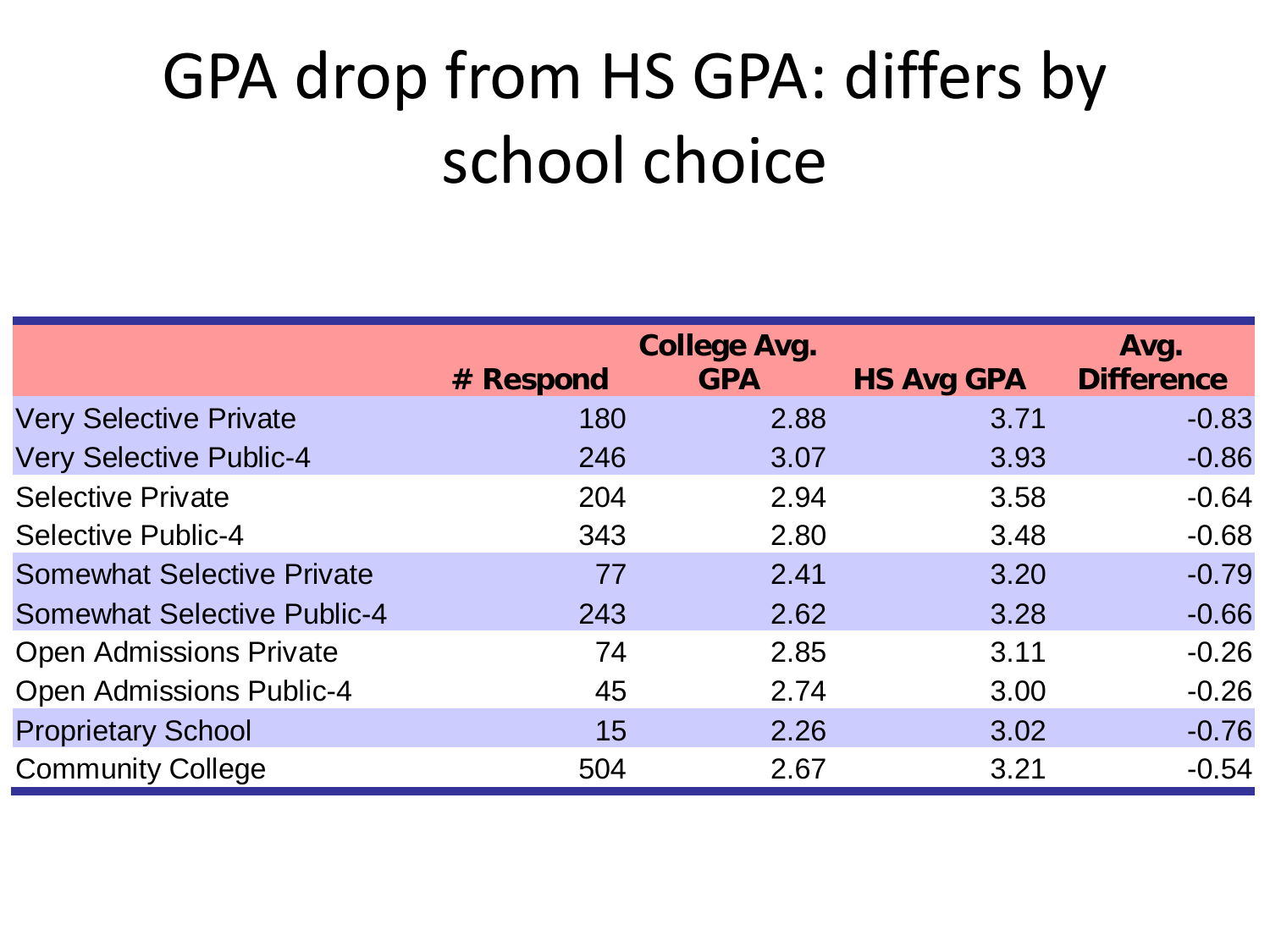#### GPA drop from HS GPA: differs by ACT score

|             | <b>College</b> | <b>High</b><br><b>School</b> | <b>Average</b>            | <b>Percent</b> |
|-------------|----------------|------------------------------|---------------------------|----------------|
|             | <b>AVG GPA</b> |                              | <b>AVG GPA Difference</b> | <b>Drop</b>    |
| < 13        | 2.06           | 2.53                         | $-0.47$                   | $-18%$         |
| $13 - 15$   | 2.19           | 2.63                         | $-0.44$                   | $-17%$         |
| 16-19       | 2.53           | 2.84                         | $-0.31$                   | $-11%$         |
| $20 - 23$   | 2.89           | 3.20                         | $-0.31$                   | $-10%$         |
| $24$ or $>$ | 3.12           | 3.64                         | $-0.52$                   | $-14%$         |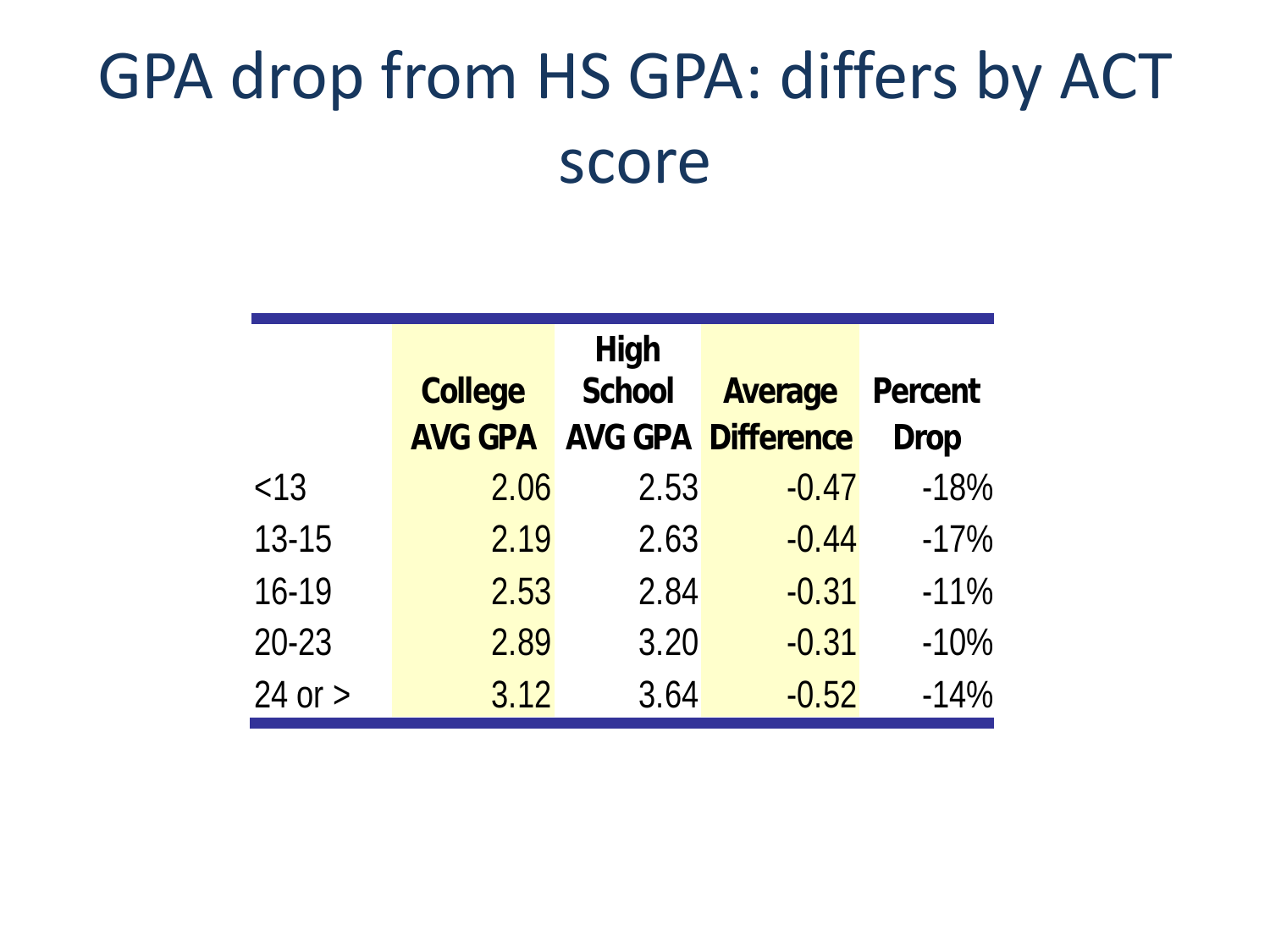#### For students having difficulty staying in school, financial reasons were number 1

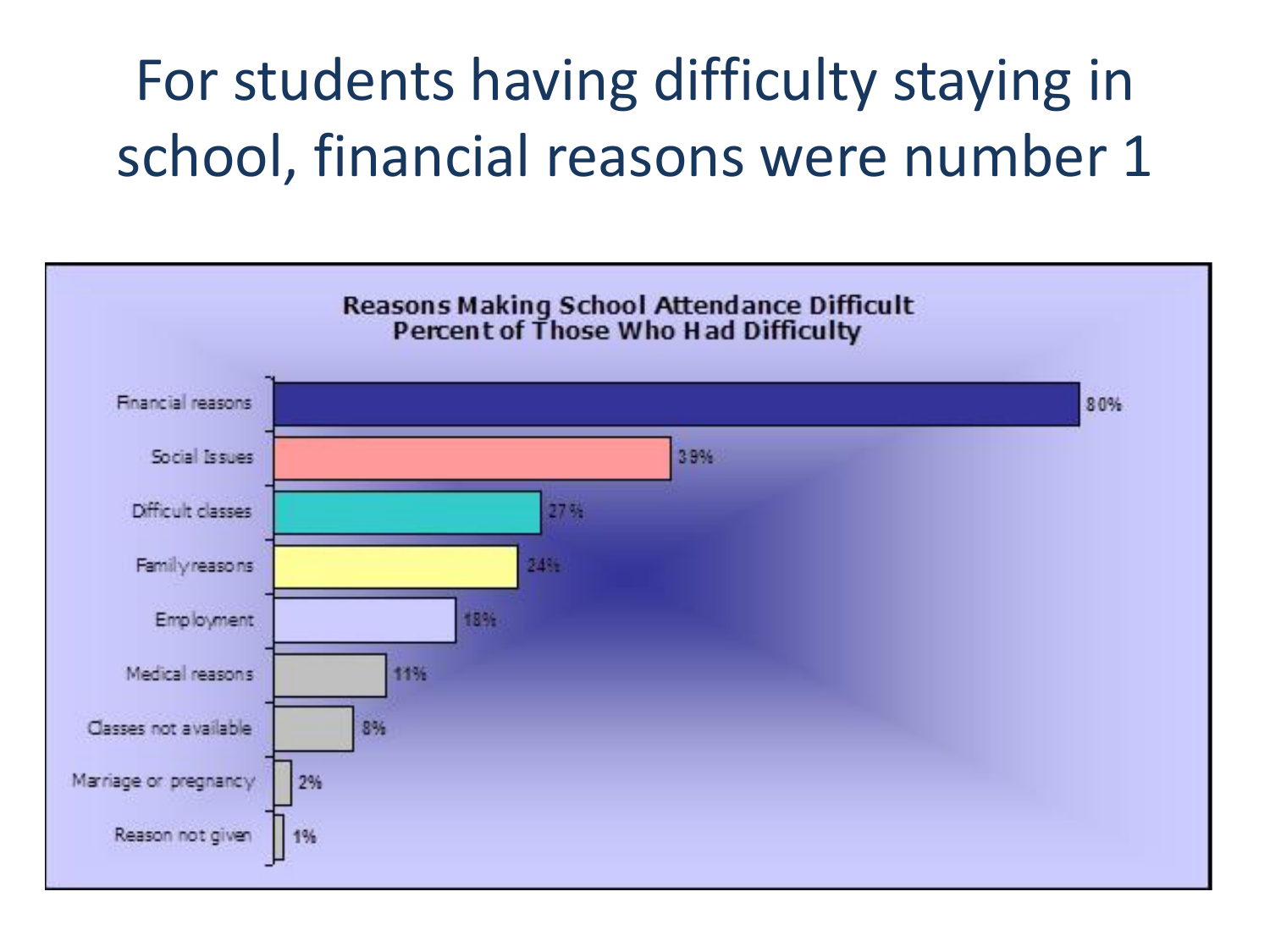### Many students found college to be more difficult than expected ….